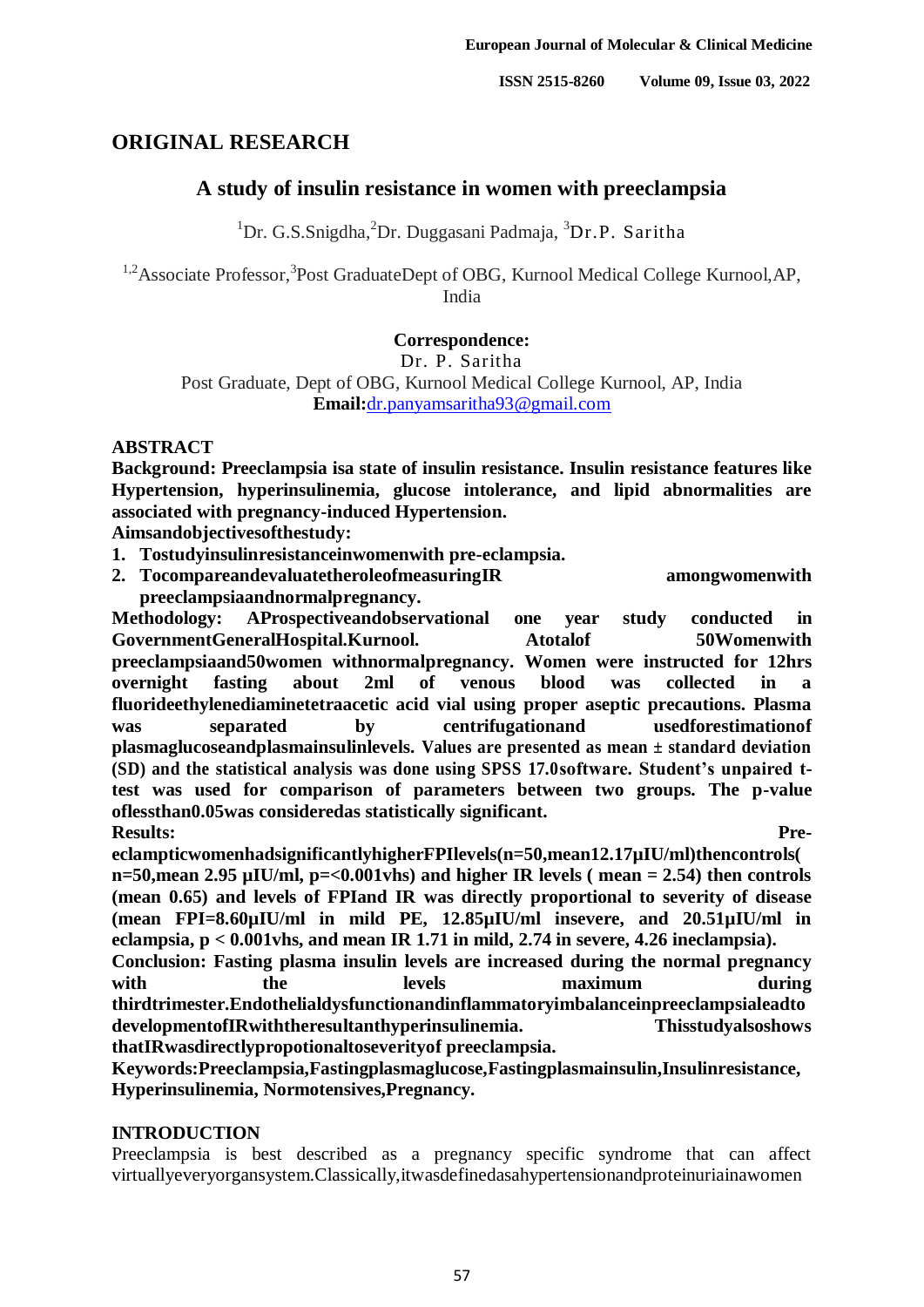withnopriorincidenceofthesesequencesandthat,whichresolveafterdelivery.Itisdangeroustoboth motherandbaby of unknowncause.<sup>1</sup>

Insulin produced by the  $\beta$ -cells of the pancreatic islets, is a polypeptide hormone formedaftereliminationofCpeptidebyhydrolysisA(21aminoacids)andB(30aminoacids) chainsofinsulinbeingconnectedby disulfidebonds.

Pregnancyisassociatedwithbetacellhyperplasiaresultsinincreasedseruminsulinlevelsin both fasting and fed states. Early pregnancy is associated with slightly improved insulin sensitivitybutaspregnancyprogresses,womenbecomeincreasinglyinsulinresistant.Theinsulinres istanceis due to effects of increased levels of several hormones including cortisol, growth hormone andhumanchorionicsomatomammotropin(HCS,alsoknownas humanplacentallactogen, HPL).<sup>2,3</sup>

Adequate invasion of trophoblasts into uterine spiral arterioles is necessary for properfunctioning of placenta. Impaired invasion leads to narrowing of uterine arterioles and placentalischemia. Placental ischemia becomes a causative factor for reduced expression of placentalgrowth factor, vascular endothelial growth factor, nitric oxide, and prostacyclin from vascularendothelium.<sup>4</sup> Expression of antiangiogenic factors, such as soluble Fms-like tyrosine kinase 1,interleukins (ILs), tumor necrosis factor- (TNF- α), etc., is increased on the other side. Thisangiogenic imbalance causes widespread endothelial dysfunction all over the body. IncreasedlevelsofTNF-

αandILscausealterationsintheinsulinsignalingpathwayleadingtoIR.That"swhyin preeclamptic women have an associated hyperinsulinemia as reflected by the higher plasmalevelsofinsulinascomparedtowomen withnormalpregnancy.

# **MATERIALSANDMETHODS**

# **SAMPLESIZE**

Hundred pregnant women ( 50 cases and 50 controls ) admitted to Government General Hospitalduringthestudyperiod(september2019toAugust2020)wasenrolledforthestudy,whosatis fiedtheinclusioncriteria.

# **SAMPLETYPE**

Prospectivestudy

# **STUDYPERIOD**

Oneyear

# **METHODOFCOLLECTIONOFDATA**

A prospective study was done on 100 pregnant women who were enrolled in the study ascases and controls. Fasting plasma insulin (FPI) and fasting plasma glucose (FPG) level and their co-relation with the severity of the disease based on their age, gestational age, parity, BMI and severity ofhypertension wasstudied.

All the women in the study were subjected to detailed history, examination and all weresurveyedfortheuseofiron,folicacid,vitaminsandanyotherdrugs.Besidesroutineantenatalinv estigations in all pregnant women and special investigations in pre eclamptic women, all of them weresubjectedtofasting plasmainsulinlevelsandfastingplasmaglucose.

For the measurement of fasting plasma insulin levels, 3 ml of blood from the antecubital vein inthe fasting state was taken after overnight fasting. All the specimens were transported to the laboratorywithin2hoursofcollection.Thereafterthespecimenswerecentrifuged5to7minutesat20

00rpm.Clearserum obtained was transferred in a plastic vial and stored in a refrigerator until analysis. The sampleswere then subjected to Chemiluminescent Immunoassay (CLIA)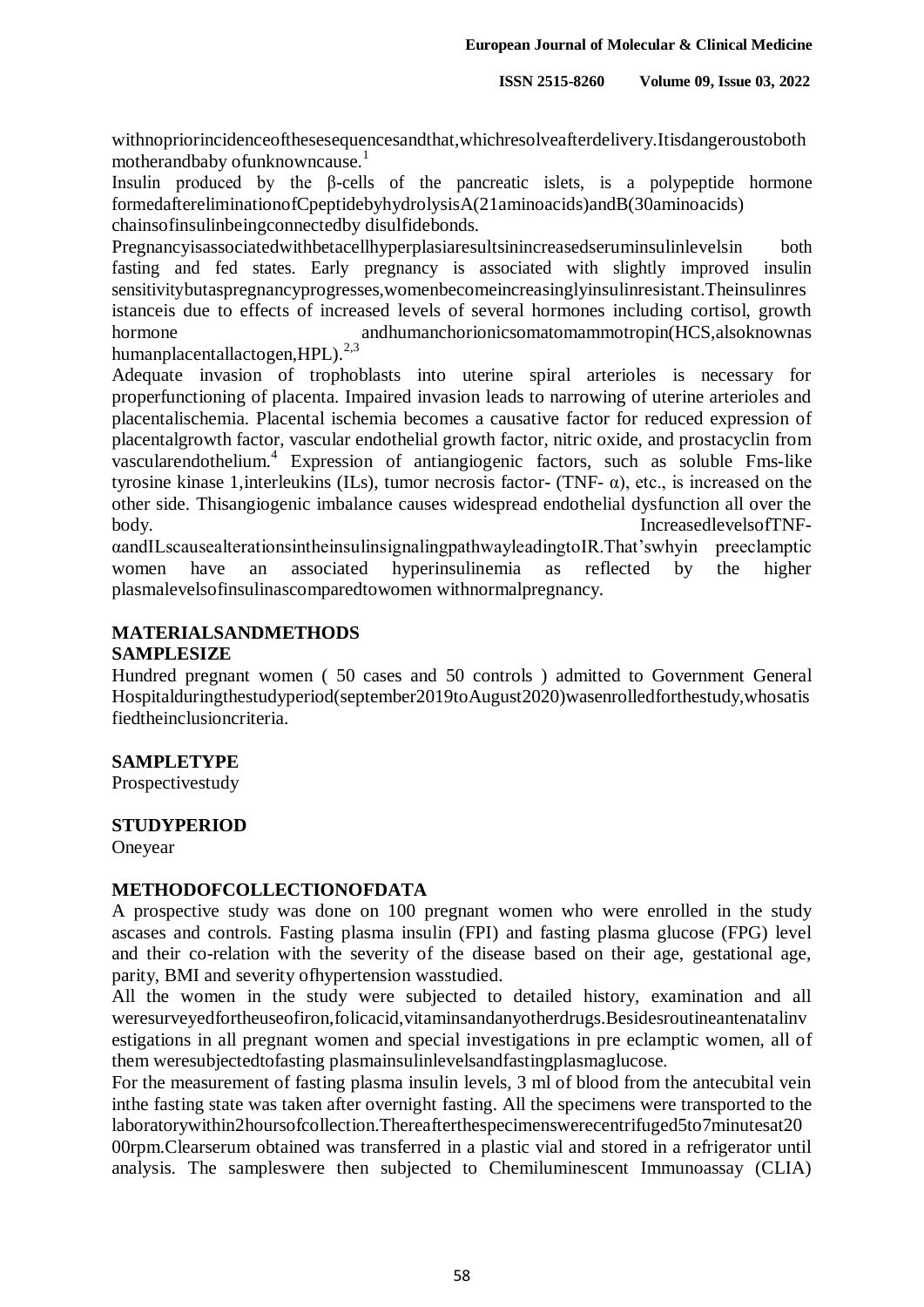**ISSN 2515-8260 Volume 09, Issue 03, 2022**

technique using the FDA approvedreagentsandkitwithBACKMANCOULTERequipment,USA Insulin resistance (IR) was estimated by using HOMA MODEL ( Homeostatic Model Assessment).Unpairedstudent t- testwas usedforcomparison.

Formulatocalculate IRbyusingHOMAMODEL:

Fastingplasmaglucoseinmg/dl× FastingplasmainsulininµIU/ml405

Thesubjectisconsideredtohave insulinresistanceifHOMA-IRvalueismorethan 2.7.

# **PLANFOR DATA ANALYSIS:**

Statisticanalysis of the collected datawasdone by 't' test, Fischer"s testchi-squaretest p<0.05wastakenasstatisticallysignificant

# **INCLUSIONCRITERIA**

Afterthewrittenandinformedconsent,womendiagnosedaspreeclampsiaweretakenascasesandthe controlgroupwerethehealthy pregnantwomen.

Allantenatalpregnantwomenbetween20-40weeks

- Normotensives(Control)
- Hypertensives(Cases)

# **EXCLUSIONCRITERIA**

- Multiplegestation
- Molarpregnancy
- H/OPCOS
- Gestationalorprediabeticwomen
- Liverdisorders
- Renaldisorders
- Addictionormedicationaffectingbloodglucoseandinsulinlevels.

Inwomenwhosepregnanciesarecomplicatedbyhypertensionthereappearstobeanexaggerationofi nsulinresistanceandtheassociated metabolic changes.

Fromtheareaofcardiovascularresearchthereisincreasedevidencethathyperinsulinemia cancauseincreasedendothelial damage.

Thisstudywasdonewithanaimtotestthehypothesisthatfastingplasmainsulinlevelsareincreasedin womenwithpreeclampsiacomparedtonormotensivewomen.

#### **RESULTSANDANALYSIS Table1:Numberofwomen inthestudy**

| Group        | <b>Number</b> |
|--------------|---------------|
| Normotensive | 50            |
| Preeclampsia | 50            |
| Total        | 100           |

Thepresentstudywasconductedon100womenoutofwhich50controlwhowerenormotensive and50cases whowerepreeclamptic.

# **Table2:Severityofpreeclampsia**

| Group  | Number   Percentage |
|--------|---------------------|
| MII D  | 34%                 |
| SEVERE | 56%                 |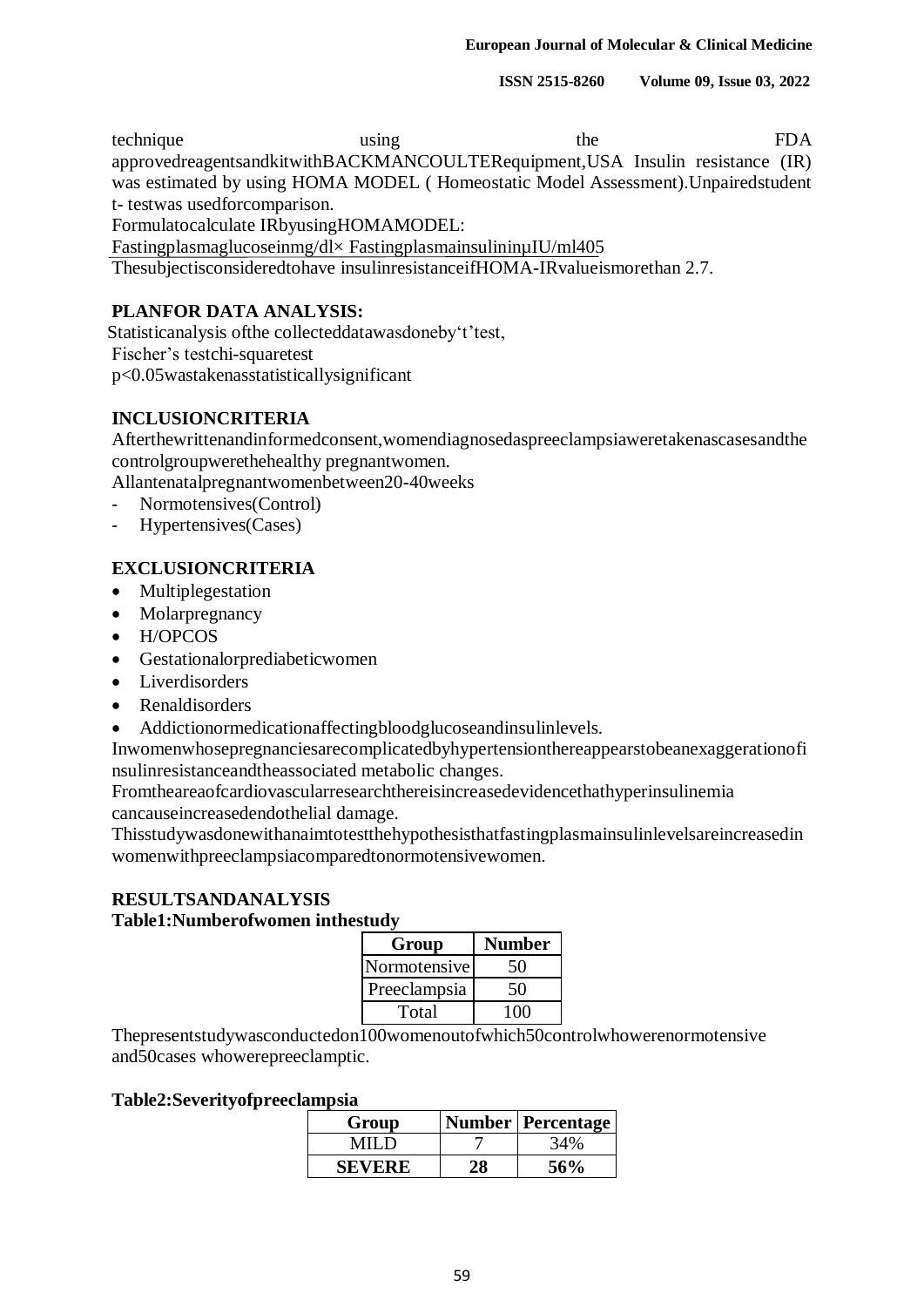**ISSN 2515-8260 Volume 09, Issue 03, 2022**

| <b>ECLAMPSIA</b> | $10\%$      |
|------------------|-------------|
| TOTAL            | <b>100%</b> |

According to the NHBPEP 2000 classification the cases was further classified into mild preeclampsia, severe preeclampsia and eclampsia. Among the cases in the study 34% (17) were inmild preeclampsia group, 56% (28) were in severe pre- eclampsia group and 10% (5) were ineclampsiagroup.

#### **Table3: Patientprofile**

|                                                 | AGE | <b>PARITY</b>                    | <b>GESTATIONALA</b> | <b>BMI</b> |
|-------------------------------------------------|-----|----------------------------------|---------------------|------------|
|                                                 |     |                                  | <b>GE</b>           |            |
| <b>CASES(n=50)</b>   Mean24.4(18   Primi52%(26) |     |                                  | 22to 40 weeks       | 24.08      |
|                                                 |     | to 35 years)   Multi $48\%$ (24) |                     |            |
| <b>CONTROLS(n</b> Mean23.88(18 Primi56%(28)     |     |                                  | 28to 40 weeks       | 23.92      |
| $=50$                                           |     | to 35 years)   Multi $44\%$ (22) |                     |            |

# **Table4:AgeDistribution**

| AGE              |          | $<$ 20   | $20 - 25$  | $26 - 30$ | $31 - 35$ | <b>TOTAL</b> |
|------------------|----------|----------|------------|-----------|-----------|--------------|
| <b>CONTROL</b>   | No.(%)   | 8(16%)   | 24(48%)    | 14(28%)   | $4(8\%)$  | 50(50%)      |
| <b>MILD</b>      | No.(%)   |          | $11(22\%)$ | $4(8\%)$  | 2(4%      | $17(17\%)$   |
| <b>SEVERE</b>    | No.(%)   | $1(2\%)$ | 18(36%)    | 7(14%)    | 2(4%      | 28(28%)      |
| <b>ECLAMPSIA</b> | $No(\%)$ | 3(6%)    | $1(2\%)$   | $1(2\%)$  |           | 5(5%)        |
| <b>TOTAL</b>     | No.      | 12       | 54         | 26        |           | 100          |

Themeanageofthewomeninthecontrolgroupandthestudygroupwas23.88and24.4years respectively which was comparable with both groups. In the present study maximum no. ofwomenwereinagegroupbetween 20-25yrs(54%),incontrolandstudygroups.

# **Table 5:Paritydistribution**

| <b>Parity</b>                                                     | Group          | <b>Total</b> |         |
|-------------------------------------------------------------------|----------------|--------------|---------|
|                                                                   | <b>Control</b> | <b>Study</b> |         |
| Primicount $(\%)$                                                 | 28(56%)        | 26(52%)      | 54(54%) |
| Multicount(%)                                                     | 22(44%)        | 24(48%)      | 46(46%) |
| $\vert$ Totalcount(%) $\vert$ 50(100%) $\vert$ 50(100%) 100(100%) |                |              |         |

Number of primigravida was 56% in the control group and 52% in the study group whereas themulti"swere44%inthecontrolgroupand48%inthestudygroupandtheresultsobtainedwerestatis ticallynotsignificant.

#### **Table6:Gestationalageatthetimeof sampling**

| Group     | <28 | 28-32 | $33 - 37$ | >37 |
|-----------|-----|-------|-----------|-----|
| Control   |     |       |           |     |
| Mild      |     |       |           |     |
| Severe    |     |       |           |     |
| Eclampsia |     |       |           |     |

62% women in control, 36% with preeclampsia were at term at the time of sampling.38%ofwomenincontroland64%ofwomenwith preeclampsiaweresampled atearlier gestationalage.

#### **Table 7:BMI**

|--|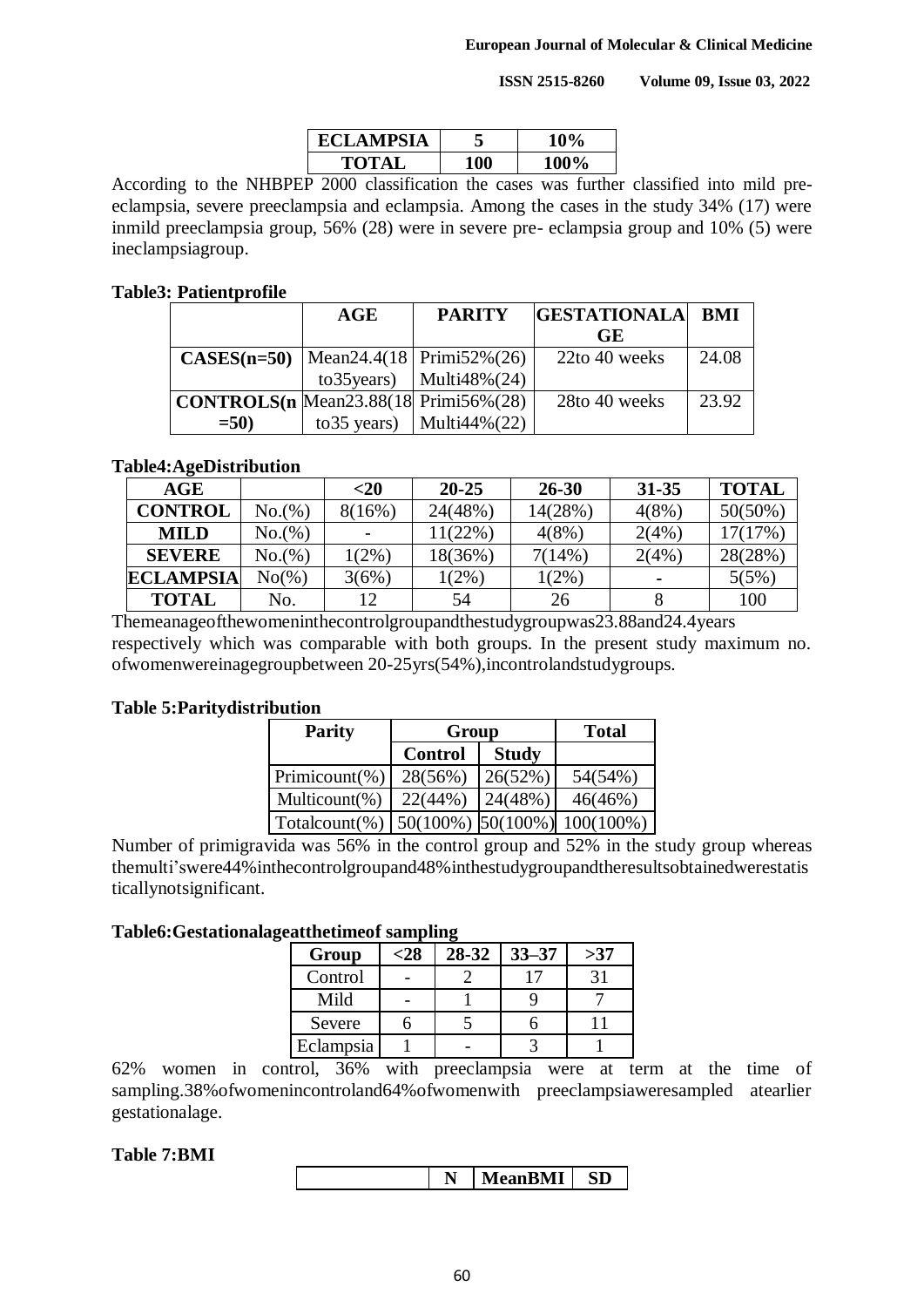**ISSN 2515-8260 Volume 09, Issue 03, 2022**

| Normotensive | 50 | 23.92 |  |
|--------------|----|-------|--|
| Mild         |    | 24.58 |  |
| Severe       |    | 23.32 |  |
| Eclampsia    |    | 22.28 |  |

ThemeanBMIinthenormotensivegroupwas23.92andthatinmildpreeclampsia,severepreeclamps iaandeclampsiagroupwas24.6,23.3and22.3 respectively.

#### **Table8:FastingInsulinlevelsamongcontrolandcases**

|                     |    | <b>Mean</b> | SD |
|---------------------|----|-------------|----|
| <b>Normotensive</b> | 50 | 2.95        |    |
| Preeclampsia        | 50 | 12.17       |    |

Inthepresentstudy,themeanfastinginsulinlevelsinnormotensivegroupwas 2.95µIU/mland in preeclamptic group was 12.17µIU/ml. The results obtained shows that fasting insulin levelswas more in preeclamptic group in comparison to normotensive pregnant women and the resultswerestatistically significant,p=<0.001vhs

#### **Table9:Fastinginsulinlevelsdependingonvariousgroups**

| o            |         |             |           |  |
|--------------|---------|-------------|-----------|--|
|              | $\bf N$ | <b>Mean</b> | <b>SD</b> |  |
| Normotensive | 50      | 2.95        |           |  |
| Mild         | 17      | 8.60        |           |  |
| Severe       | 28      | 12.85       |           |  |
| Eclampsia    |         | 20.51       |           |  |

Themeanfastinginsulinlevelsinmildpreeclampsiawas8.60µIU/ml,insevereeclampsiaitwas12.85 µIU/ml and ineclampsiaitwas20.51µIU/ml.

#### **Table: 10Insulinresistanceinvariousgroups**

|                      | N  | <b>MEAN</b> | SD |
|----------------------|----|-------------|----|
| <b>NORMOTENSIVES</b> | 50 | 0.65        |    |
| MILDPE.              | 17 | 1.71        |    |
| <b>SEVEREPE</b>      | 28 | 2.74        |    |
| <b>ECLAMSIA</b>      |    | 4.26        |    |

The mean insulin resistance in controls is 0.65 and where as in mild preeclampsia was1.71, severepreeclampsia2.74andin eclampsiaitwas4.26

Allthethreegroupsofcaseshadhighervaluesoffastinginsulinlevelsascomparedtothenormotensive s(2.95 $\mu$ IU/ml),anddifferenceamongthegroupwasstatisticallysignificantwithp = <0.001 vhs and it was noted that among the study group ,the fasting insulin levels was higherinseverepreeclampsiaandeclampsiagroupincomparisontomildpreeclampsia.

# **DISCUSSION**

Hypertension and preeclampsia during pregnancy, making this disorder one of the leading causes of maternal and perinatal morbidity and mortality worldwide. It has been estimated that preeclampsia complicates  $2 - 8%$  of pregnancies daily. Women in low-resource countries are at high risk of developing PE.

The leading cause of PE is placental ischemia due to impaired trophoblastic invasion of uterine spiral arterioles. The ischemic placenta releases various inflammatory mediators that cause widespread endothelial dysfunction and cause alterations in the insulin signaling pathway leading to IR. Women with preeclampsia, independent of obesity and glucose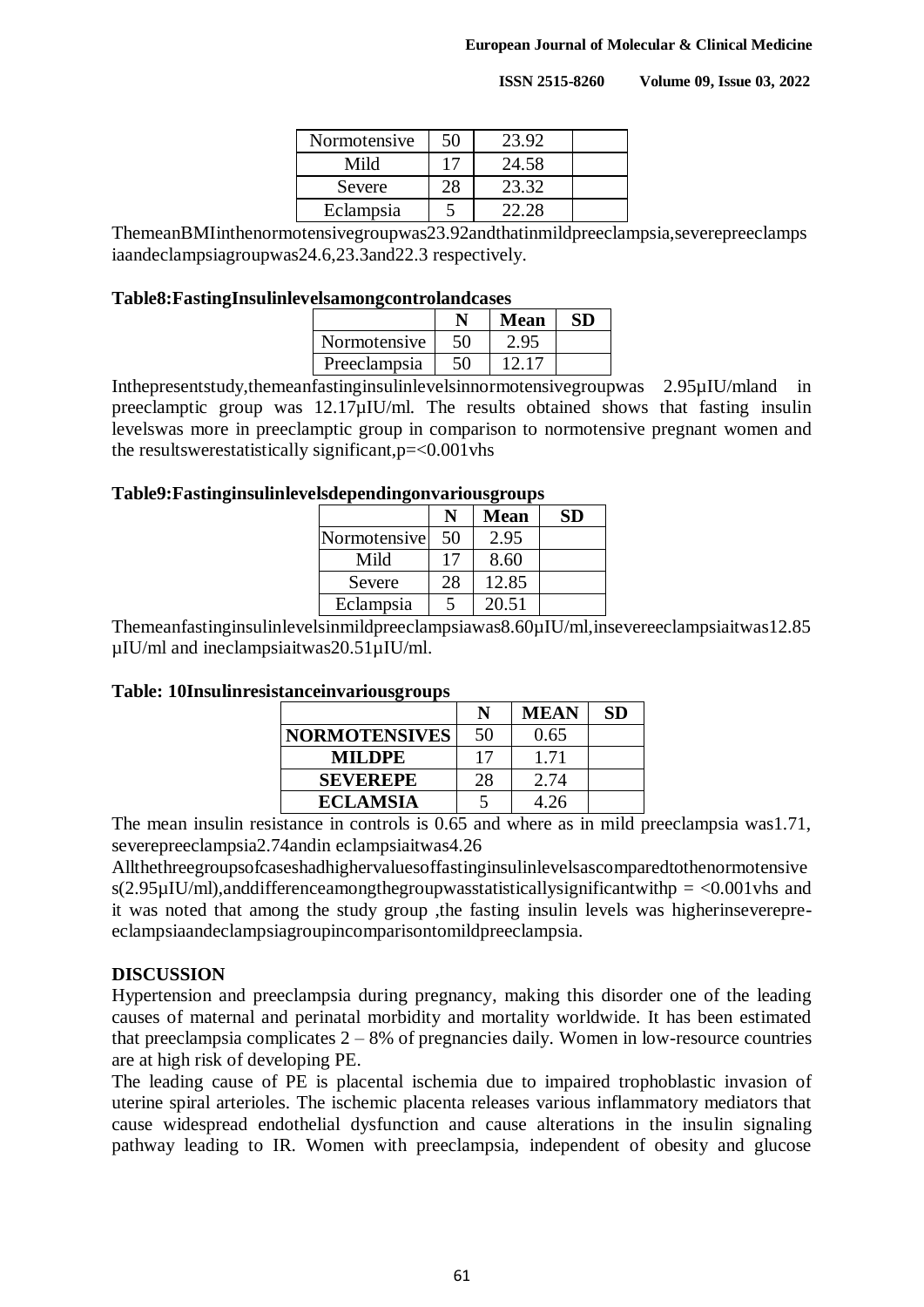intolerance, exhibit insulin resistance during pregnancy. It is believed placental hormones are the most critical factors responsible for a change in insulin resistance.

The present study analyzes insulin resistance in preeclampsia compared to normal healthy pregnant women at tertiary care hospitals. This study comprises 50 preeclampsia and 50 normotensive women. Several studies are done to show the relation between insulin resistance and preeclampsia.

The present study shows that patients with preeclampsia were not statistically significantly different from the control group in terms of average age. Similar to other tasks conducted by Lakshmi Praba et al.<sup>1</sup>, Sonagra et al.<sup>2</sup>, Chen et al.<sup>3</sup>,

The present study also following**Manjeerika and Nanda et al. (2012)<sup>4</sup> , Hauth et al. (2011)<sup>5</sup>** mean age in years were not statistically different in both the groups of normotensives and preeclamptics.

The present study shows mean age in between severity of PE was no statistically different, according to Samaira et al.  $(2015)^6$ .

The present study number of primigravida was 28 in the control group and 26 in the study group. In contrast, the multi was 22 in the control group and 24 in the study group. Even though PE incidence was high in primigravida, there is no statistically significant difference between the study and control group regarding parity. **Samaira et al. (2015)<sup>6</sup> ,**  FaridehAbhari et al. (2014)<sup>7</sup>, are found that there was no significant difference regarding parity in both groups.

BMI is slightly elevated in preeclamptic women than in control, but it is not statistically significant. Which is similar to Lakshmi Praba et al.  $^7$  (2019), Farideh et al. (2014)<sup>7</sup>, and Sierra et al.  $(2007)^8$  are also found that no significant difference in BMI between preeclamptic women and normal pregnant women.

The present study mean GA no statistically significant difference between study and control group which following Amit D Sonagra et al.  $\frac{9}{2}$  (2017), FaridehAbhari et al. 7

The present study shows no statistically significant difference in mean GA between severity of PE. Still, other studies like **Samaira et al. (2015)<sup>6</sup> and Lazar et al. (2009)<sup>10</sup>** show a significant difference in mean gestational age between PE severity.

The increase in the fasting plasma insulin levels was directly proportional to the severity of the disease. As the severity of PE increases, plasma insulin levels also increases, i.e., FPI levels were higher in severe PE than mild PE.In the present study, the mean FPI levels higher in severe PE were 31.09 than mild PE (mean FPI 9.98). The difference was very much statistically significant.

Similar studies like **Samaira El Mallah et al. (2015)<sup>6</sup>** also found a significant difference in FPI levels in between severe PE (7.75) compared to mild PE (5.44).

In the present study, IR was higher in the preeclamptic group (mean IR 4.92), compared to normotensive pregnant women (mean IR 0.65), and the difference was very much statistically significant (P-value 0.01).

Similar to other study conducted by **Lakshmi Praba et al. (2019)<sup>1</sup> ,** found that in preeclamptic women, IR (mean IR 12.46) was highly elevated, nearly twice as that of a control group(mean IR 5.69), and so suggests that insulin resistance can be very well be used as a biomarker in the diagnosis of preeclampsia.

A study conducted by **Samaira El Mallah et al. (2015)<sup>6</sup>** also found that statistically significant difference in IR between mild and severe PE and concluded that plasma insulin should be considered an indicator of PE and may act as a pathophysiological relevant factor in the development of PE.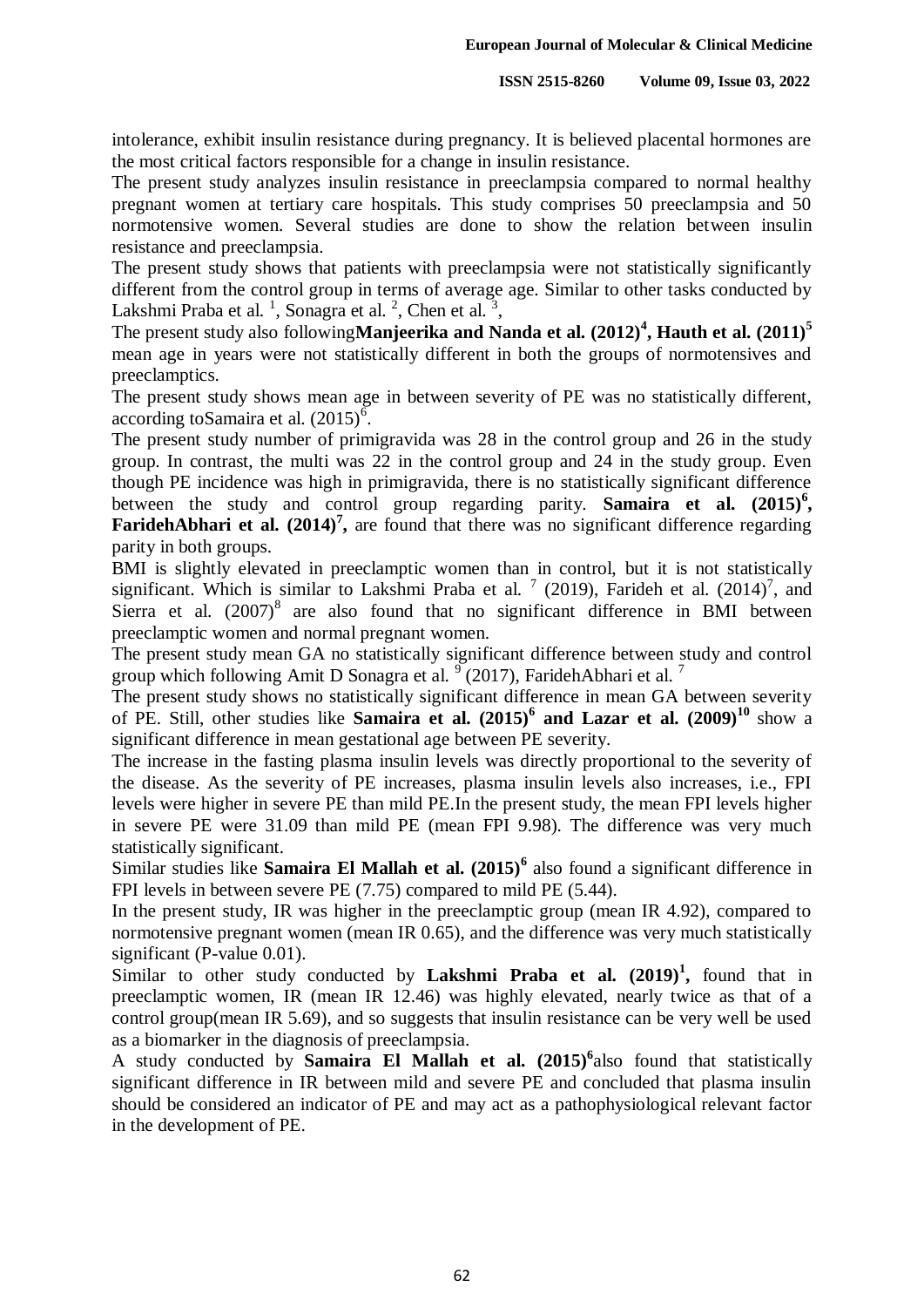Insulin resistance was directly proportional to the severity of preeclampsia. As the severity of PE increases, insulin resistance also increased. The present study shows insulin resistance was higher in severe preeclampsia.

Like other studies like Samira El Mallah et al (2015), <sup>6</sup> also shows a statistically significant difference between insulin resistance and the severity of PE.

#### **CONCLUSION**

The present study shows that preeclamptic women have higher fasting hyperinsulinemia and insulin resistance than normotensive pregnant women, and the relationship between insulin resistance and preeclampsia is independent of BMI, age, and parity.

The present study signified that fasting plasma insulin levels and insulin resistance were increased in women with preeclampsia compared to normotensives. It also found that fasting insulin levels and insulin resistance were directly proportional to the disease's severity. IR and FPI levels were higher in severe preeclampsia than a mild one.

The present study also signified that insulin resistance is higher in PIH women, especially those with early-onset preeclampsia. The association between preeclampsia and insulin resistance may be significant in understanding the pathological process and may help develop strategies for the prevention and early diagnosis of preeclampsia.

# **ACKNOWLEDGMENT**

The author is thankful to Department of Obstetrics and Gynecology for providing all the facilities to carry out this work.

# **CONFLICT OF INTEREST**

None

**FUNDING SUPPORT** Nil

# **REFERENCES**

- 1. Prabha LS, Priya SV, Suganthy K, et al. A study of the association of insulin resistance with preeclampsia. J. Evolution, Med. Dent. Sci.2020;9(08):527-531.
- 2. Sonagra AD, Deba Z, Makandar A, Biradar SM. Study of insulin resistance in women with preeclampsia. Indian J Med Biochem 2017;21(2):127-130.
- 3. Chen Z, Liu W, Sun X, et al. Clinical study on the association between pregnancyinduced Hypertension and insulin resistance. Experimental & Therapeutic Medicine 2017; 13(5):2065-70.
- 4. Manjareeka M, Nanda S: Elevated serum uric acid levels, creatinine, or urea in preeclamptic women. International Journal of Medical Science and Public Health: 2013 Jan 1;2 (1):43-8.
- 5. John C. Hauth, MD, Rebecca G. Clifton, Ph.D., […], and Garland D. Anderson, MD; Maternal Insulin Resistance Preeclampsia; Am J Obstet Gynecol. 2011 Apr; 204(4): 327.e1- 327.e6.
- 6. Samira El Mallah, Faiza Abdelhakam, Shaima El Hallag, and Magada El Mahdy. MATERNAL INSULIN RESISTANCE AND PREECLAMPSIA. Oct.2015- Volume-13- Issue 4- Supplement- 1.
- 7. Abhari FR, Andarieh MG, Farokhfar A, et al. Estimating insulin resistance rate in patients with preeclampsia using HOMA-IRindex and comparison with non- preeclampsia